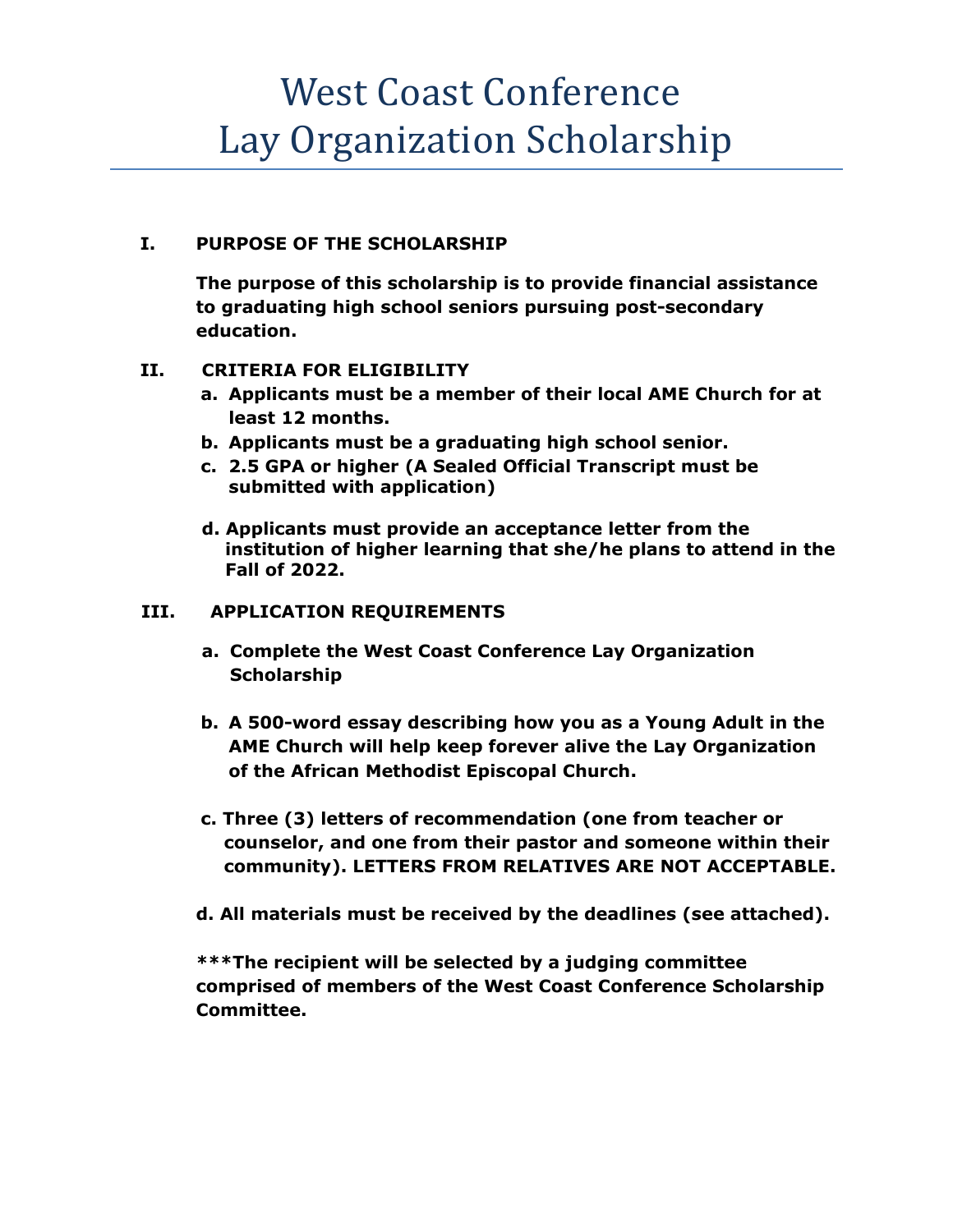### **2022 West Coast Conference Lay Organization Scholarship**

## **DEADLINES**

2022 Scholarship Application must be received, reviewed and submitted to the designated level as scheduled below.

**May 28, 2022** District Presidents will receive applications via email to be distributed to local churches.

**May 31, 2022 - June 25, 2022** Completed applications should be mailed to District Presidents by June **25, 2022.**

**June 26, 2022 - July 9, 2022** District Presidents shall mail selected applications to the **Conference Level Designee** no later than July 9, 2022.

### **Conference Level Designee**

**Wanda Glover-Berry 633 Breezeway Ct. Brandon, FL 33511 (813) 956-7316 [Laverne5606@msn.com](mailto:Laverne5606@msn.com)**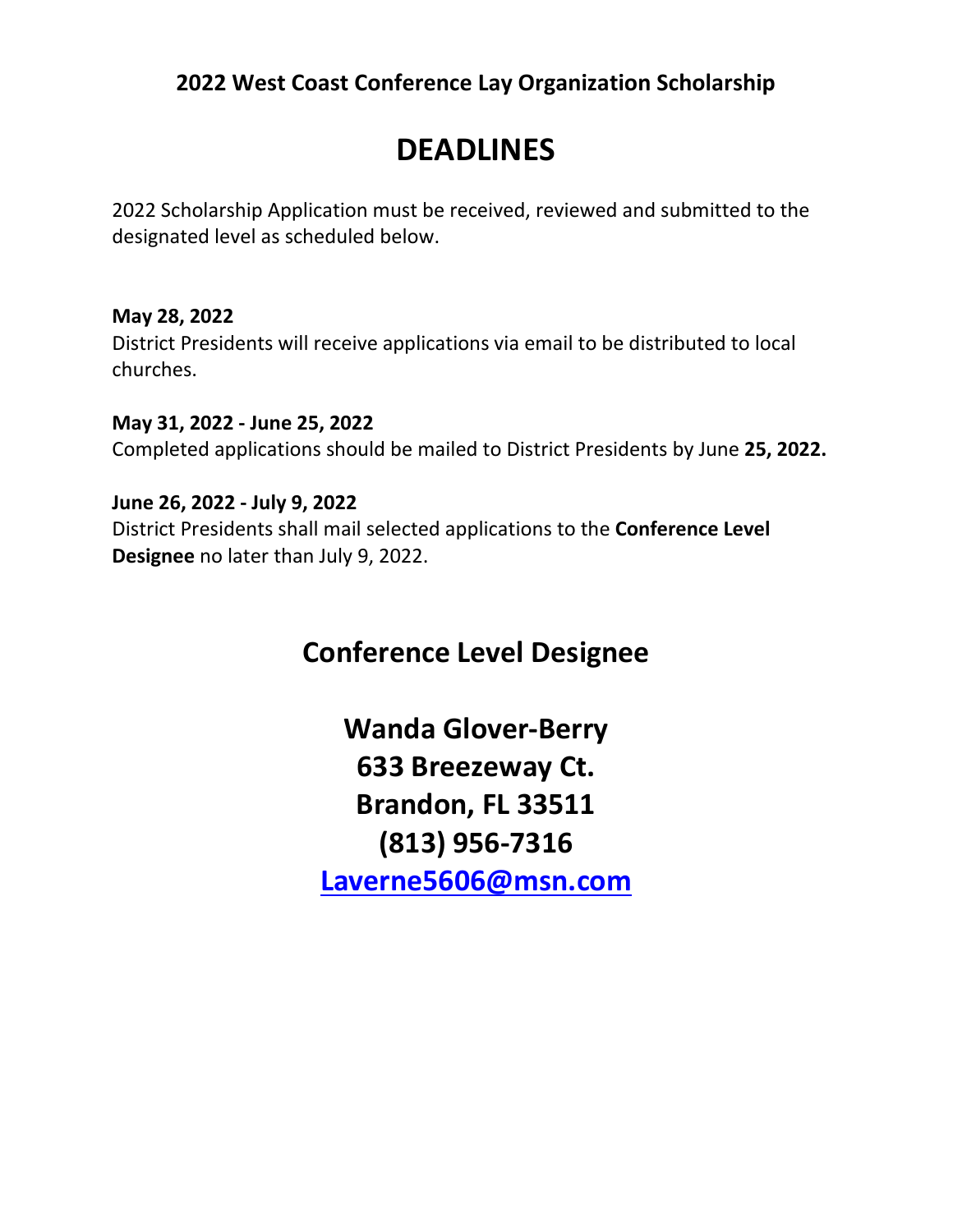# WEST COAST CONFERENCE LAY ORGANIZATION 2022 SCHOLARSHIP APPLICATION

### **Please Print Legible in Black Ink or type.**

#### General Information

| Last Name               | First Name  | Middle Initial<br>Zip Code   |  |
|-------------------------|-------------|------------------------------|--|
| Address                 | City, State |                              |  |
| Student's Email address |             | Student's Phone Number       |  |
| Parent / Guardian Name  |             | Parent/Guardian Phone Number |  |

\_\_\_\_\_\_\_\_\_\_\_\_\_\_\_\_\_\_\_\_\_\_\_\_\_\_\_\_\_\_\_\_\_\_\_\_\_\_\_\_\_\_\_\_\_\_\_\_\_\_\_\_\_\_\_\_\_\_\_\_\_\_\_\_\_\_

\_\_\_\_\_\_\_\_\_\_\_\_\_\_\_\_\_\_\_\_\_\_\_\_\_\_\_\_\_\_\_\_ \_\_\_\_\_\_\_\_\_\_\_\_\_\_\_\_\_\_\_\_\_\_\_\_\_\_\_\_\_

### High School Information

High School

Graduation Date (mm/dd/yyyy) G.P.A. (Grade Point Average)

List school activities in which you have participated.

\_\_\_\_\_\_\_\_\_\_\_\_\_\_\_\_\_\_\_\_\_\_\_\_\_\_\_\_\_\_\_\_\_\_\_\_\_\_\_\_\_\_\_\_\_\_\_\_\_\_\_\_\_\_\_\_\_\_\_\_\_\_\_ \_\_\_\_\_\_\_\_\_\_\_\_\_\_\_\_\_\_\_\_\_\_\_\_\_\_\_\_\_\_\_\_\_\_\_\_\_\_\_\_\_\_\_\_\_\_\_\_\_\_\_\_\_\_\_\_\_\_ \_\_\_\_\_\_\_\_\_\_\_\_\_\_\_\_\_\_\_\_\_\_\_\_\_\_\_\_\_\_\_\_\_\_\_\_\_\_\_\_\_\_\_\_\_\_\_\_\_\_\_\_\_\_\_\_\_\_\_ \_\_\_\_\_\_\_\_\_\_\_\_\_\_\_\_\_\_\_\_\_\_\_\_\_\_\_\_\_\_\_\_\_\_\_\_\_\_\_\_\_\_\_\_\_\_\_\_\_\_\_\_\_\_\_\_\_\_\_ \_\_\_\_\_\_\_\_\_\_\_\_\_\_\_\_\_\_\_\_\_\_\_\_\_\_\_\_\_\_\_\_\_\_\_\_\_\_\_\_\_\_\_\_\_\_\_\_\_\_\_\_\_\_\_\_\_\_\_\_